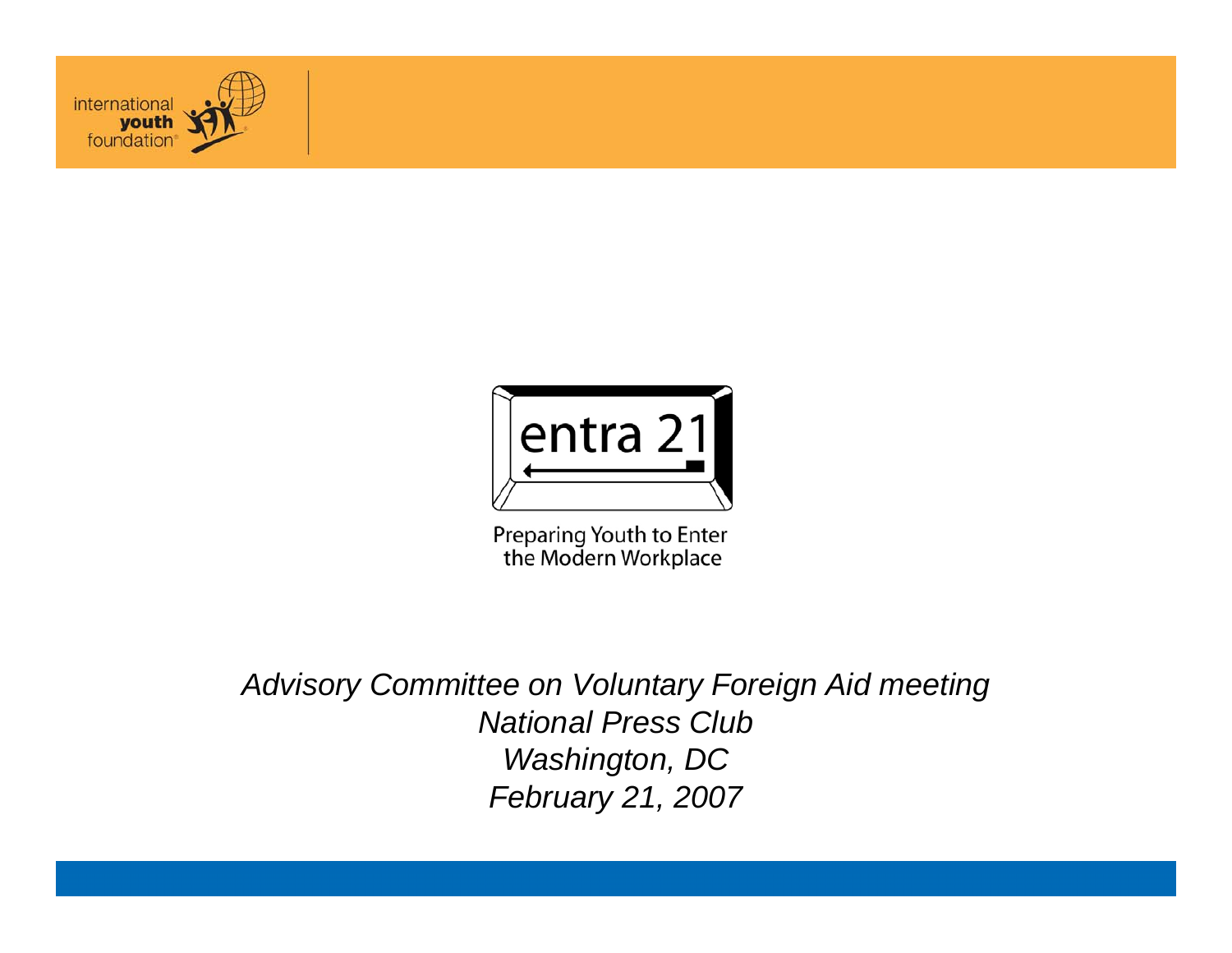

### *entra21:* the Goal

To improve the employability of Latin American and Caribbean youth through innovative education strategies, life skills, information technology training and job placement.

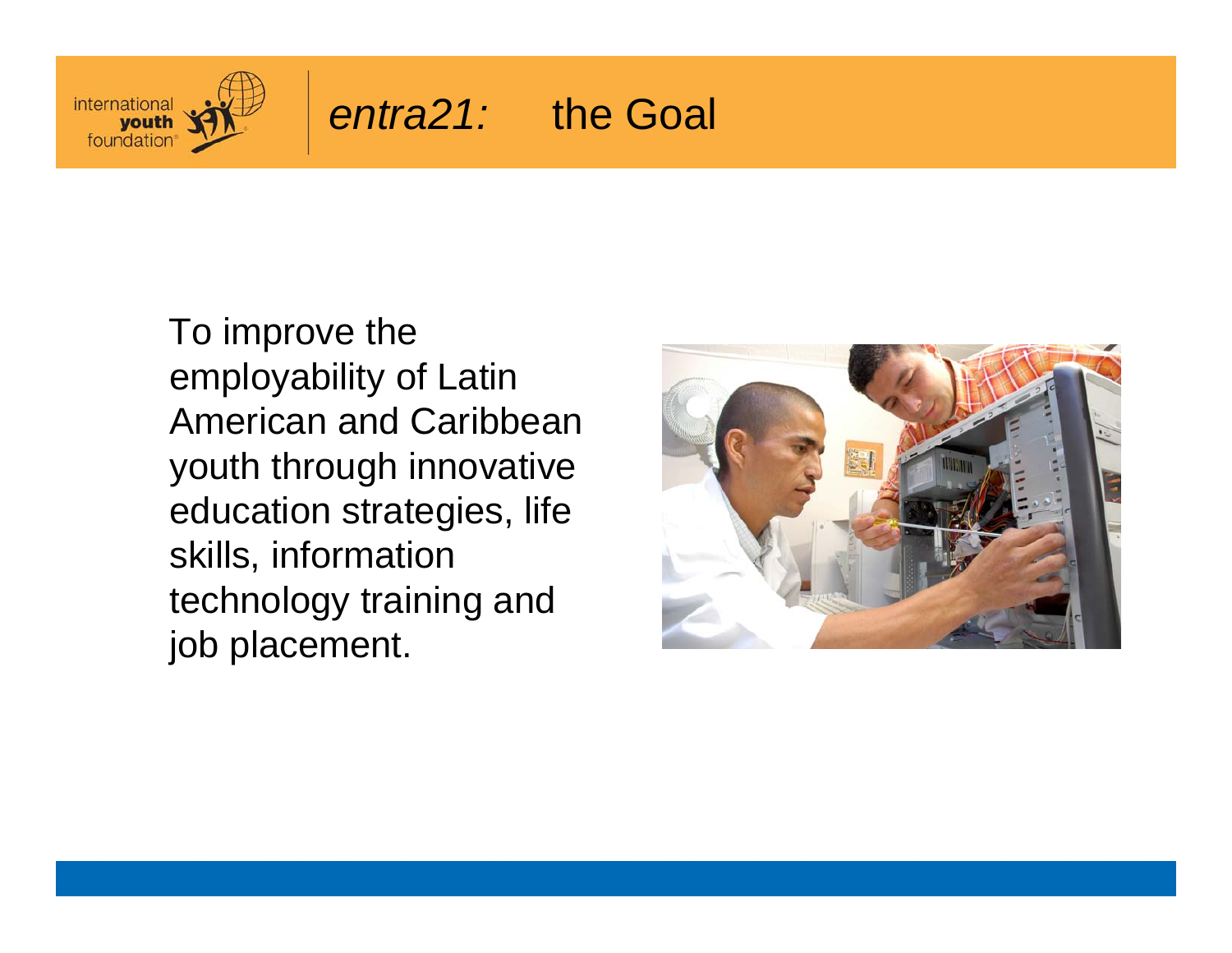

# *entra21:* the Model



- Leveraging public and private sector investments
- $\blacksquare$ Labor market studies
- $\blacksquare$  Beneficiaries:
	- $\Box$ disadvantaged youth
	- $\Box$ ages 16 to 29
	- 50% female
- $\blacksquare$ ICT and life skills training
- $\blacksquare$ Internships & job placement services
- Ш Grantmaking, technical assistance by IYF
- П Local NGO implementation
	- $\Box$ 35 projects
	- $\Box$ 18 countries
	- $\Box$ leveraging 20% of project costs
- Monitoring and evaluation
- Ш Learning for dissemination, policy making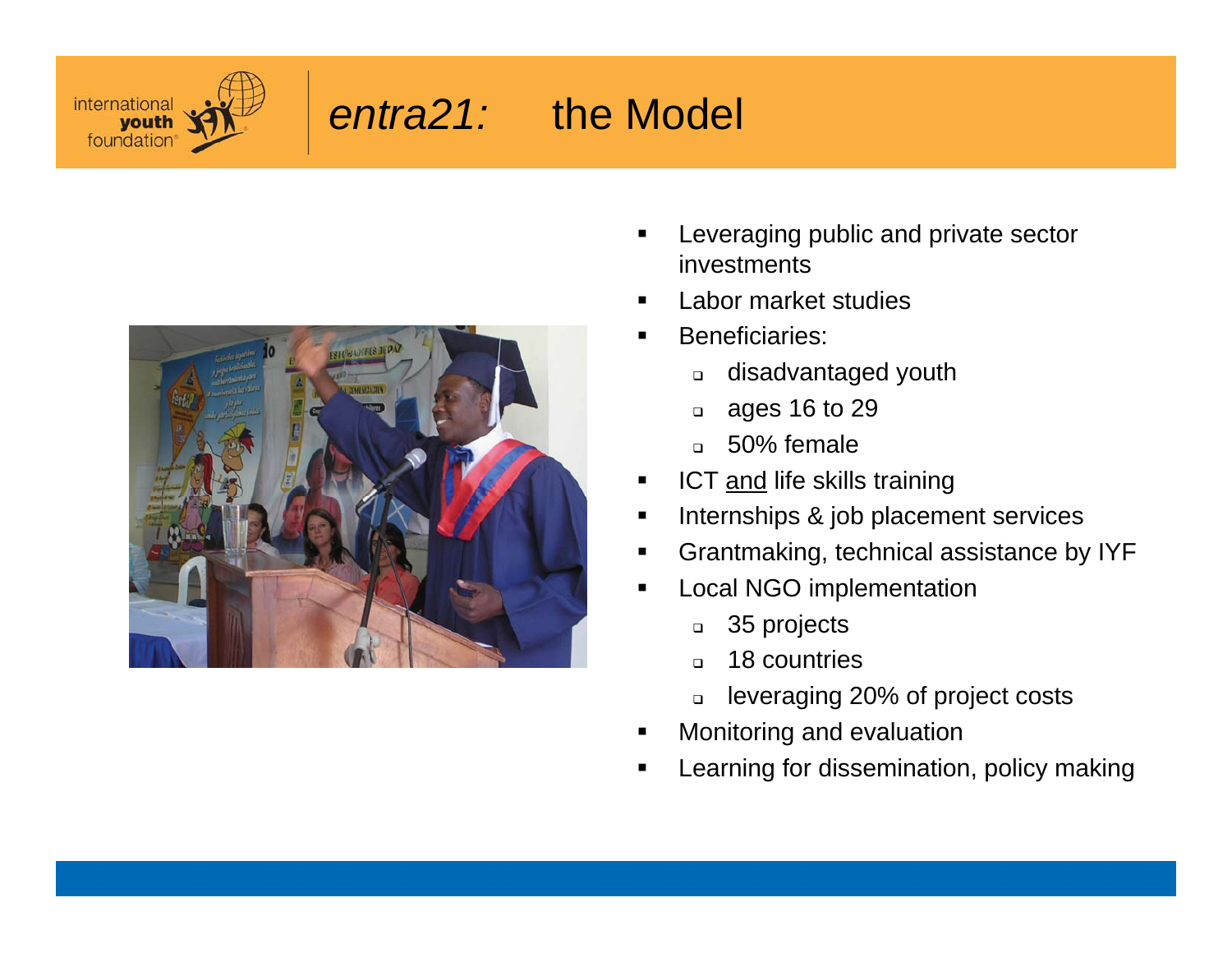

#### *entra21:* the Metrics

| <b>ORIGINAL TARGETS</b>          | <b>ACCOMPLISHMENTS</b>          |
|----------------------------------|---------------------------------|
| \$23.75 million total investment | \$29.2 million invested         |
| 12,000 youth enter program       | 19,332 youth trained            |
| 20% drop-out rate                | 10-15% dropped out              |
| 40% placement rate               | 51% placed                      |
| Gender balance                   | 55% of beneficiaries are female |
| Re-enrollment rate               | 22% re-enter school             |
| <b>Employer satisfaction</b>     | 92% satisfaction with interns   |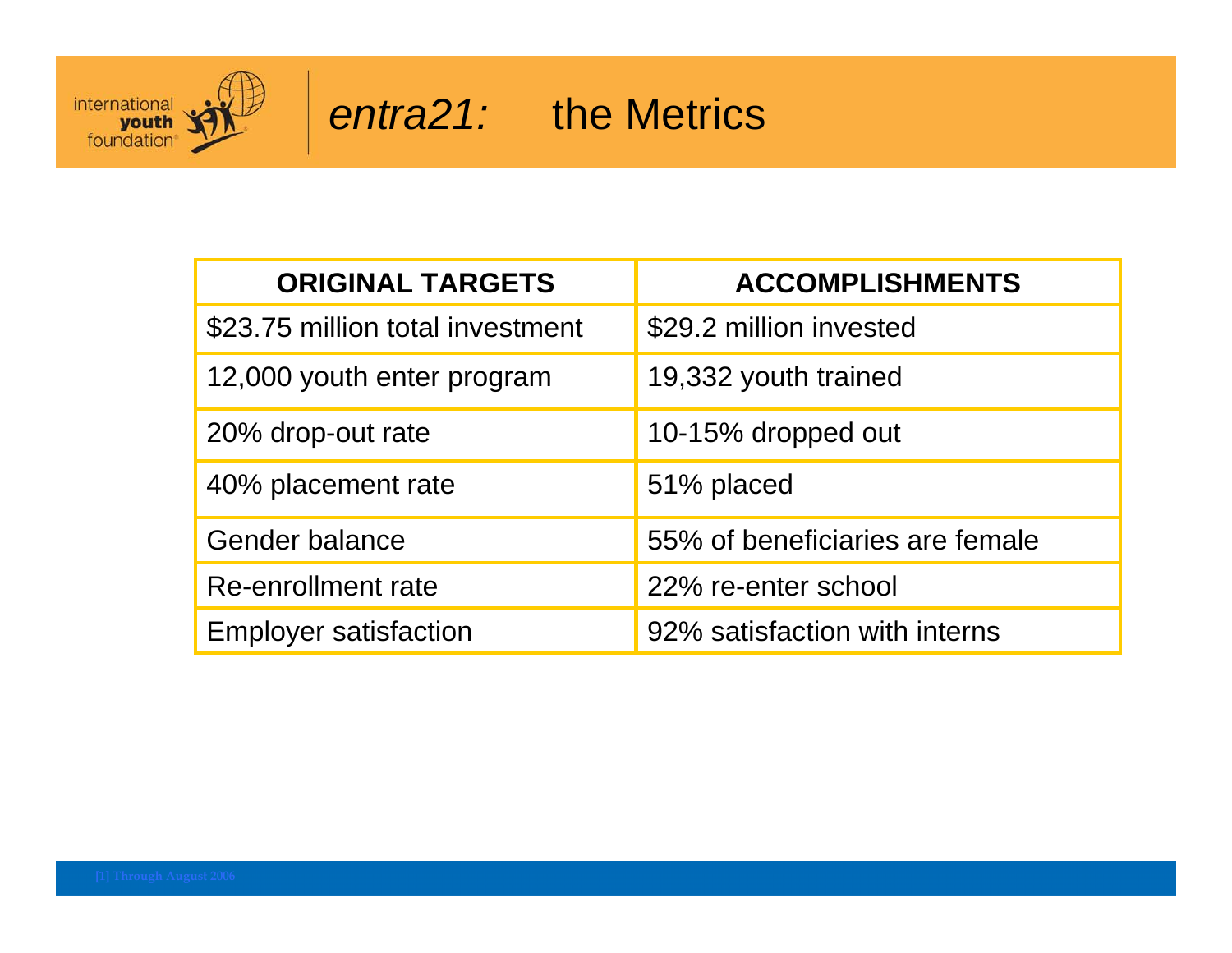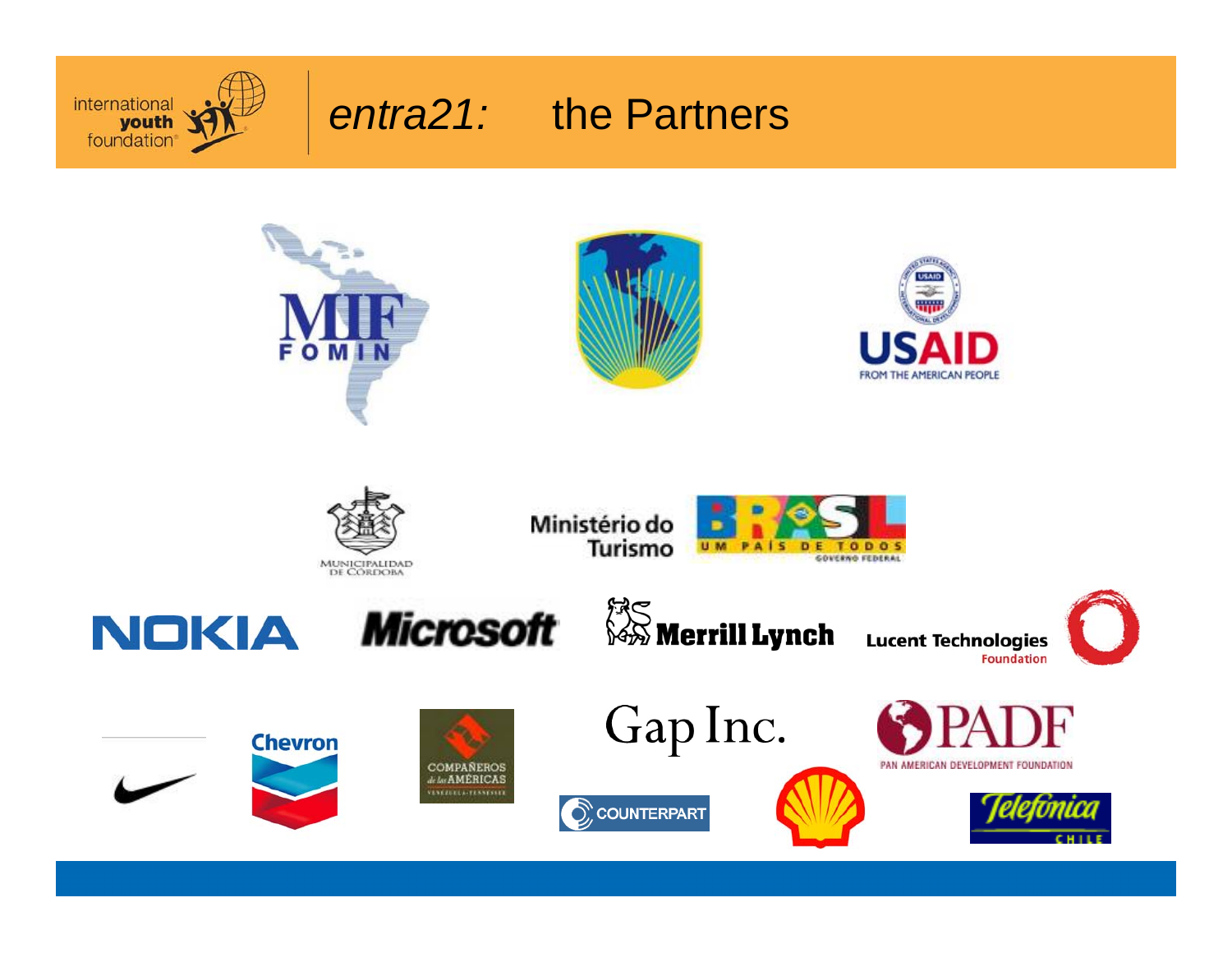

#### *entra21:* the USAID contribution

| <b>Source</b>                                                                | <b>Amount</b>                                    |
|------------------------------------------------------------------------------|--------------------------------------------------|
| <b>Global Development Alliance</b>                                           | \$3,000,000                                      |
| Mission 'Buy-in':<br>-Nicaragua<br>-Colombia<br><i>-Brazil</i><br>-Guatemala | \$150,000<br>\$632,769<br>\$359,748<br>\$301,574 |
| <b>Total USAID Investment</b>                                                | \$4,444,091                                      |

## **Total program investment = \$29.2 million, ROI for USAID = 6.64**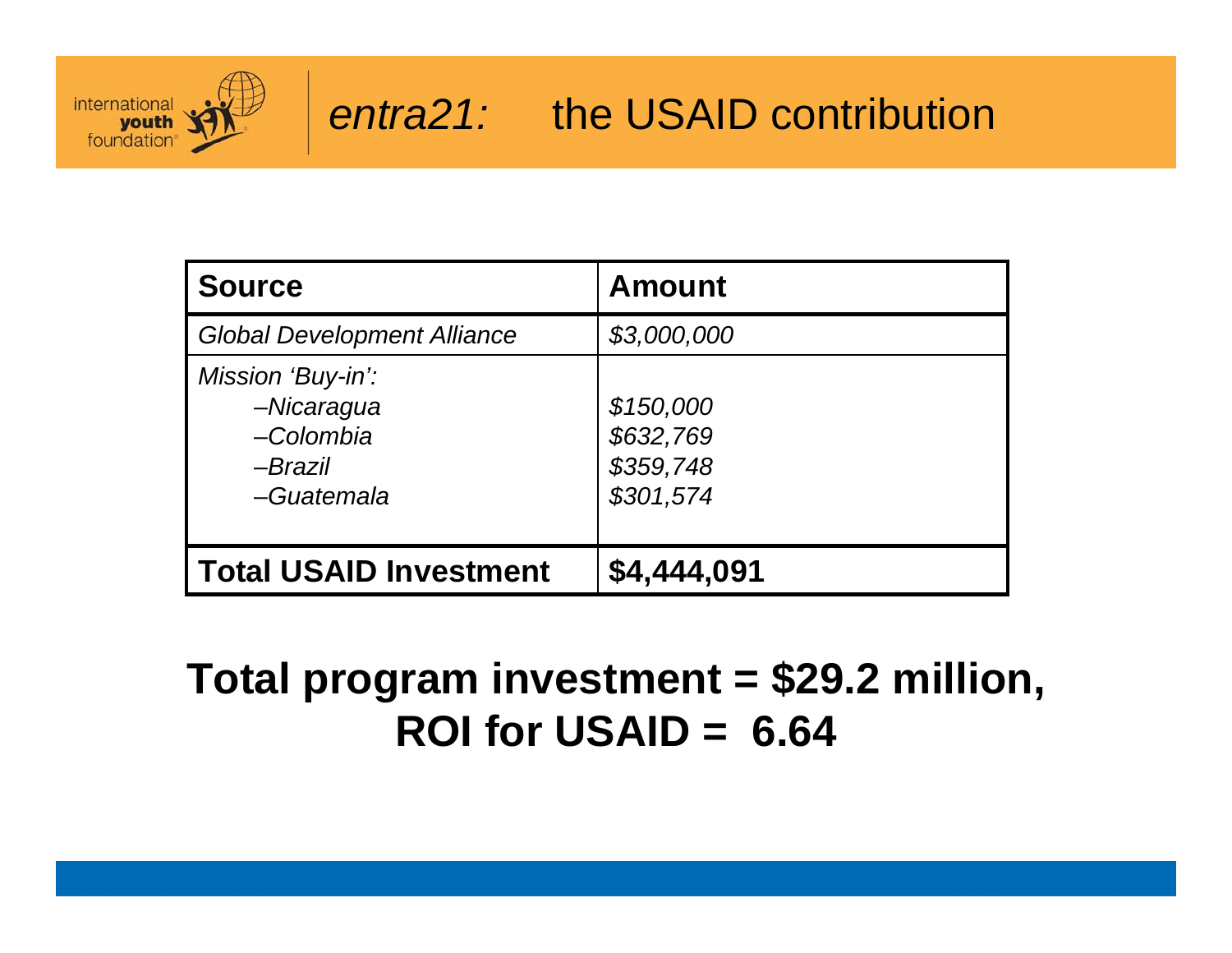

*Multiple Stakeholders: the 'Ying and Yang'* 

- **The more the merrier?**
- **Alliances v. partnerships**
- More complicated
- "Branding and marking" of shared ownership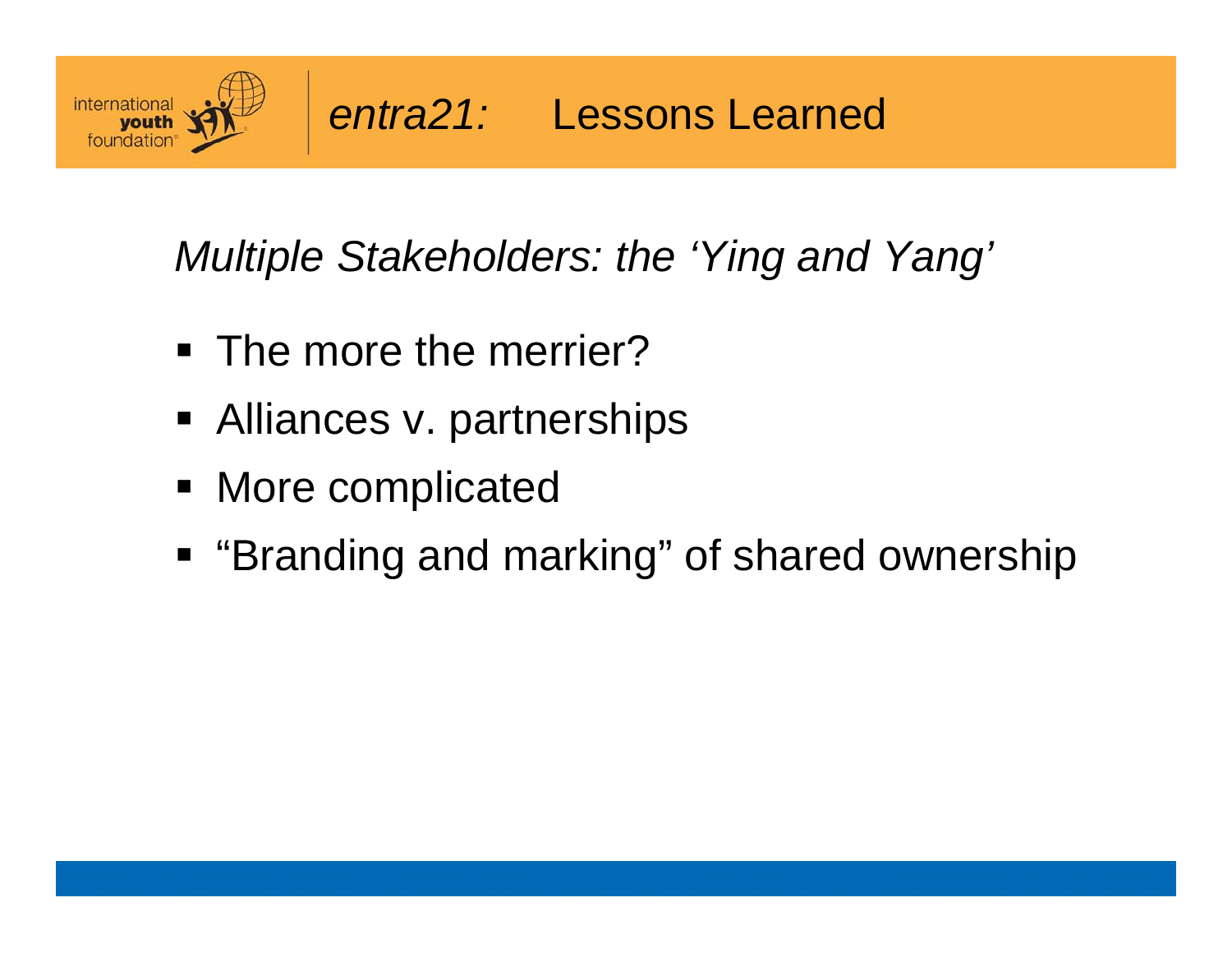

## *entra21:* Lessons Learned

*GDA & Multi-Country Alliances:* 

- ٠ Who owns…and who cares?
- **•** Opportunity for serious transnational learning– *'What Works*'



#### Preparing Youth for 21st Century Jobs: 'Entra 21' Across Latin America and the Caribbean

The entra 21 program demonstrates that youth from low income families in Latin America benefit from short-term job training, especially when combined with life skills, internships and job placement services. They develop technical and personal competencies, build social connections and, most importantly, enter the job market with decent entry-level jobs. What makes entra 21 unique is its implementation in 18 countries across Latin America and the Caribbean through 32 executive agencies, most of which are NGOs. This diversity of contexts enables us to demonstrate whether projects with similar elements generate strong youth outcomes. The evidence to date indicates it does.



Today's youth (15-24) constitute the largest cohort ever to enter the transition to adulthood. Nearly 90% live in developing countries and the challenges they face-low quality education, lack of marketable skills, high rates of unemployment, crime, early pregnancy, social exclusion, and the highest rates of new HIV/ AIDS infections-are costly to themselves and to society at large. Client demand for policy advice on how to tap the enormous potential of youth is large and growing. This series aims to share research findings and lessons from the field to address these important cross-sectoral topics.